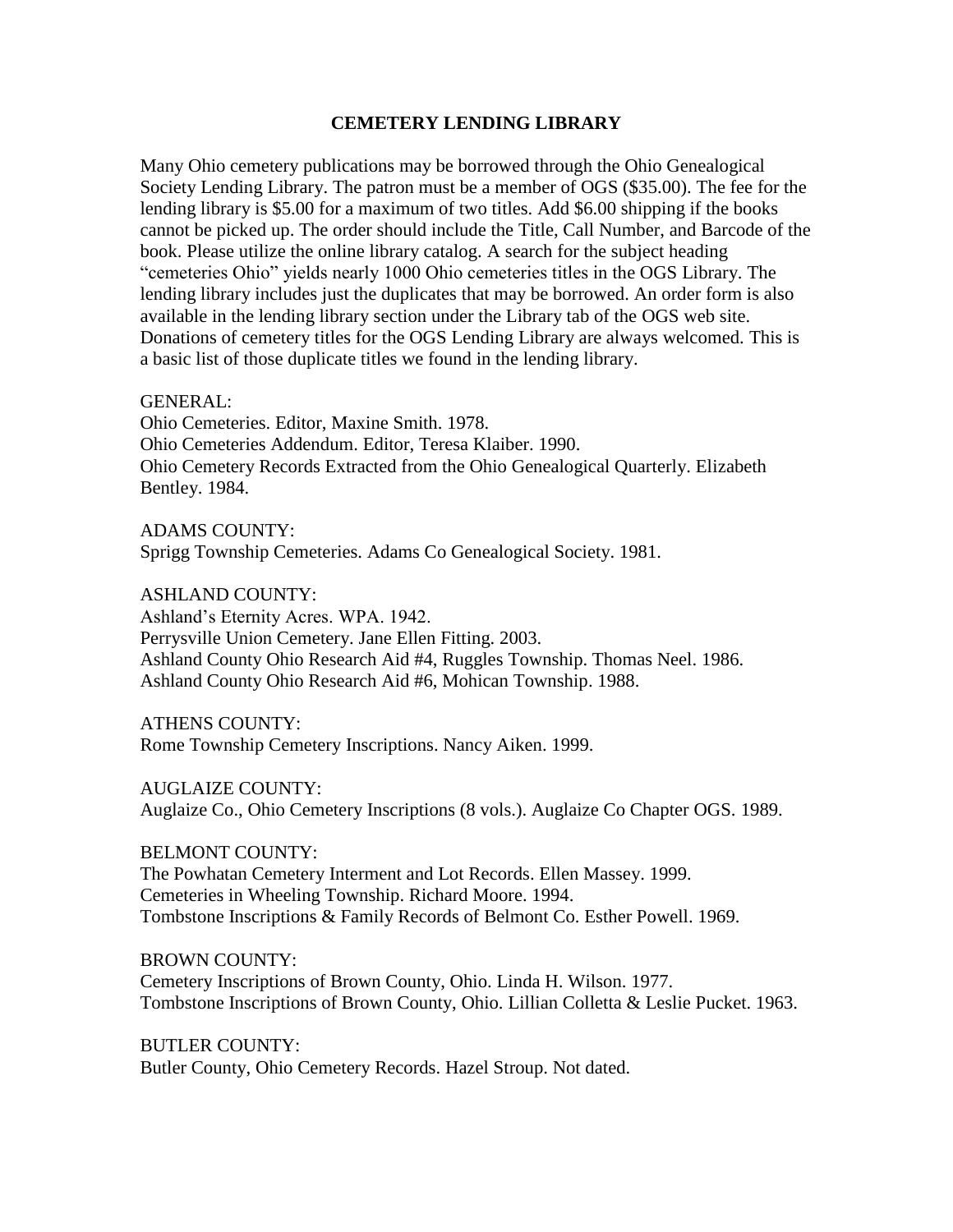# CARROLL COUNTY:

Carroll County, Ohio Cemeteries (5 vols.). Carroll Co Genealogical Society. Tombstone Inscriptions & Family Records of Carroll Co. Esther Powell. 1973.

## CLARK COUNTY:

Ferncliff Cemetery. Interment Records. Clark Co Genealogical Society. 1994. Mad River Township Cemetery Inscriptions. Clark Co Chapter OGS. 1988. Pleasant Township Cemeteries of Clark County. Anne Snodgrass. Not dated.

CLERMONT COUNTY: Monument Inscriptions Prior to 1900 from Clermont Co. Beech Forest DAR. 1952.

CLINTON COUNTY:

Permanent Residents of the Garrison Cemetery. Joy Cauffman. 1992.

COLUMBIANA COUNTY:

Columbiana Co Ohio Cemetery Inscriptions (21 vols.). Columbiana Co. Chapter. 1977+. Columbiana Co Cemetery Locations. Carol Bell. 1986.

COSHOCTON COUNTY: Coshocton Co Ohio Cemetery Inscriptions (7 vols.). Coshocton Co Chapter. 1996+.

CRAWFORD COUNTY: Cemeteries of Crawford County (2 vols.). Crawford Co Chapter. 1987+.

# CUYAHOGA COUNTY:

Cleveland Cemeteries, Stones, Symbols & Stories. Vicki Vigil. 1999. Seasons of Life and Learning: Lake View Cemetery. Vincetta Dooner. 1990. Maple Ridge Cemetery, Westlake. Jeanne Workman. 2003.

DARKE COUNTY: Cemetery Inscriptions, Darke County, Ohio. Anita Short & Ruth Bowers. 1968.

# DELAWARE COUNTY:

Berkshire Township Cemeteries. Jenora Stilwell. 1998. Berlin Township Cemeteries. Jenora Stilwell. 1998. Brown Township Cemeteries. Jenora Stilwell. 1998. Concord Township Cemeteries. Jenora Stilwell. 1998. Kingston, Porter, Trenton Township Cemeteries. Jenora Stilwell. 1998. Marboro, Oxford Township Cemeteries. Jenora Stilwell. 1998. Radnor, Thompson Township Cemeteries. Jenora Stilwell. 1998. Scioto Township Cemeteries. Jenora Stilwell. 1998. Tombstone Inscriptions & Other Records of Delaware Co. Esther Powell. 1972.

FAIRFIELD COUNTY: Cemeteries of Berne Township. Fairfield Co Chapter. 1983.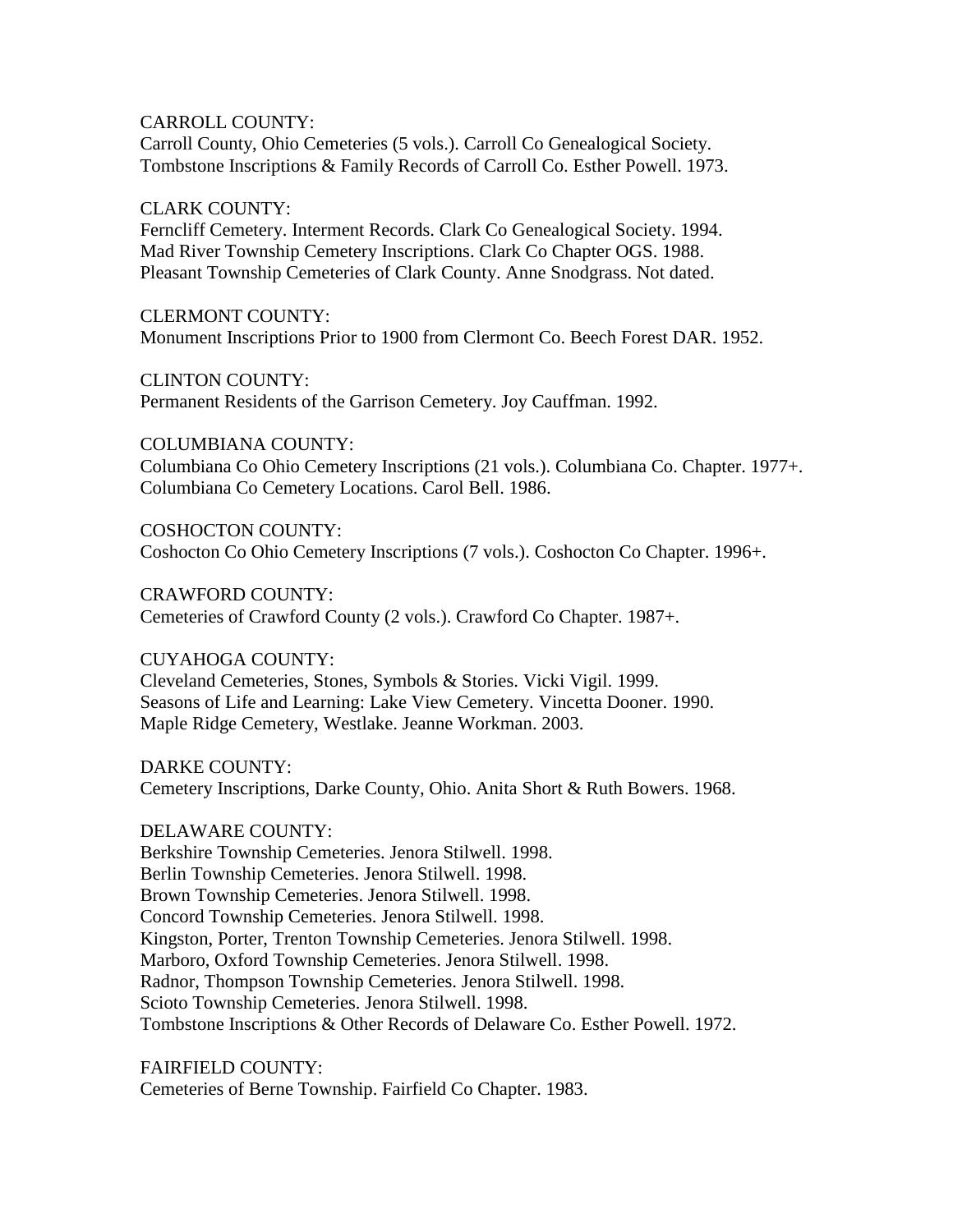Cemeteries of Clearcreek Township. Fairfield Co Chapter. 1991. Guide to Cemetery Locations. Patsy Kishler. 1988. Grandview Cemetery, Bremen, Ohio. Jean Collier. 1981.

## FAYETTE COUNTY:

Washington Cemetery Interment Records (2 vols.). Fayette Co Gen Soc. 1993, 1998. Tombstone Inscriptions, Jasper Township. Fayette Co Gen Soc. 1999. Tombstone Inscriptions, Madison Township. Fayette Co Gen Soc. 1999. Tombstone Inscriptions, Concord, Green Twps. Charles Gossett. 1999.

# FRANKLIN COUNTY:

Columbus Catholic Cemetery History. Donald Schlegel. 1983. Sharon & Perry Twps. Franklin Co Chapter. 1983. Washington, Clinton, Montgomery, Brown Twps. Franklin Co Chapter. 1983. Norwich Twp. Franklin Co Chapter. 1984. Mifflin & Marion Twps. Franklin Co Chapter. 1980. Madison Twp. Franklin Co Chapter. 1981. Franklin Co OH Cemeteries Corrections and Addenda. Franklin Co Chapter. 1997. Jefferson & Turo Twps. Franklin Co Chapter. 1981. Plain & Blendon Twps. Franklin Co Chapter. 1981. Prairie & Franklin Twps. Franklin Co Chapter. 1984. Jackson & Pleasant Twps. Franklin Co Chapter. 1988. Register of Confederate Dead Interred in Camp Chase. Mrs. Phillip Piton. 1980.

FULTON COUNTY:

Tombstone Inscriptions, Fulton County. Fulton Co Chapter. 1986.

# GALLIA COUNTY:

Cemeteries of Morgan Twp., Gallia Co. Gallia Co Gen Soc. 1978. Cemeteries of Clay Twp., Gallia Co. Gallia Co Gen Soc. 1976. Cemeteries of Gallipolis Twp., Gallia Co. Gallia Co Gen Soc. 1977. Cemeteries of Springfield Twp., Gallia Co. Gallia Co Gen Soc. 1979.

# GREENE COUNTY:

Cemetery inscriptions, Vol. IV, Spring Valley, Sugar Creek. Greene Co. Chapter. 1985. Cemetery inscriptions, Vol. V, Cedarville, Ross. Greene Co Chapter. 1986. Cemetery inscriptions, Vol. VI, Beavercreek. Greene Co Chapter. 1987. Cemetery inscriptions, Vol. III, Jefferson, New Jasper. Greene Co Chapter. 1985. Cemetery inscriptions, Vol. VIII, Xenia. Greene Co Chapter. 1987. Cemetery inscriptions, Vol. II, Silvercreek. Greene Co Chapter. 1984. Cemetery inscriptions, Vol. I, Miami. Greene Co Chapter. 1982. Cemetery inscriptions, Vol. VII, Bath. Greene Co Chapter. 1987.

HAMILTON COUNTY:

Wesleyan Cemetery. Mary Remler. Not dated.

Springfield Township Cemeteries. Hamilton Co Chapter. 1994.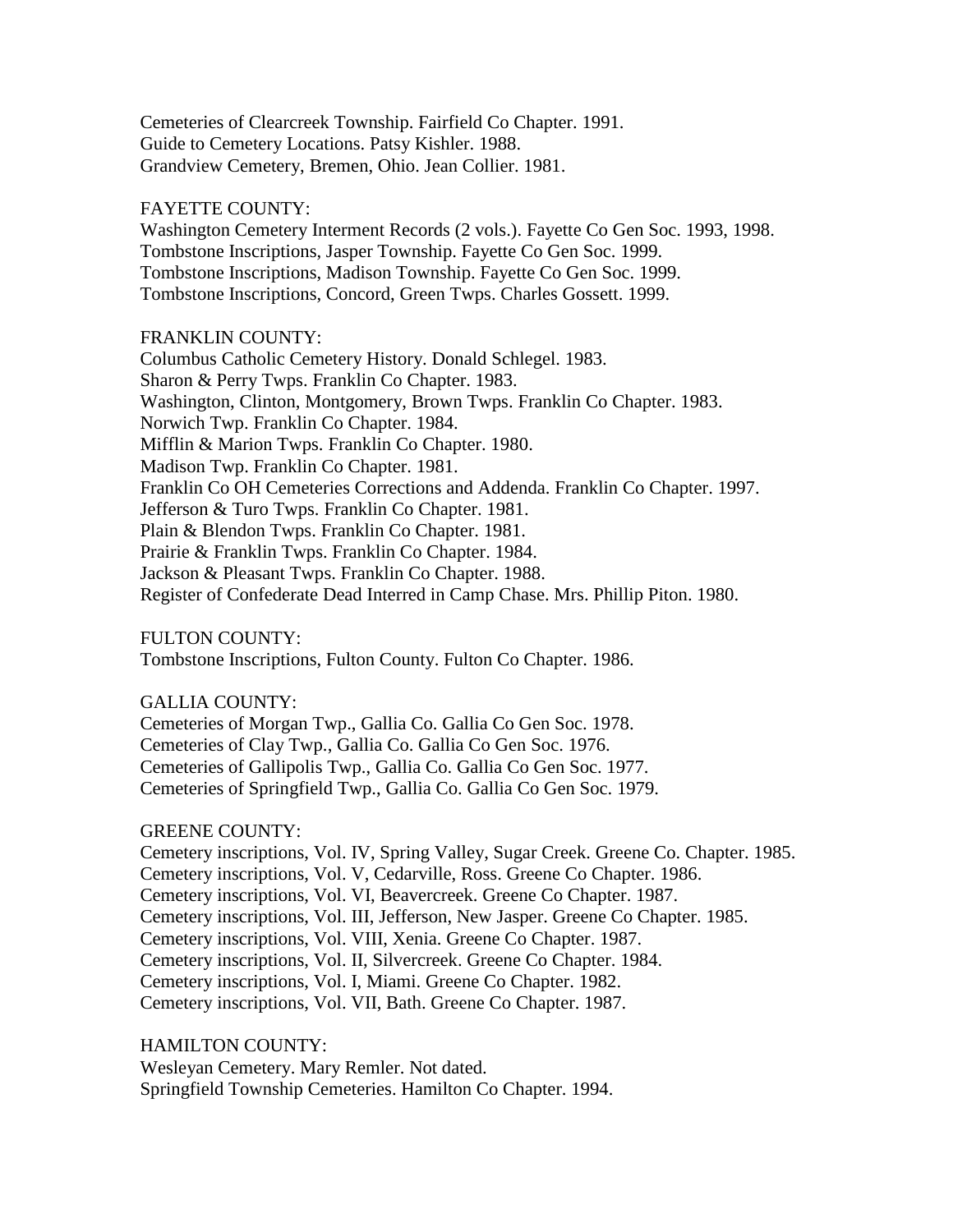Anderson Township Cemeteries. Mary Remler. 1990. Vine Street Hill Cemetery. Mary Remler. 1991. Hamilton County Cemetery Inscriptions. Marie Dickore. 1963. Harrison Township Cemeteries. Hazel Bery & Mary Remler. 2001. First German Protestant Cemetery. Jeffrey Herbert. 2001. Hamilton County Cemetery Inscriptions. Robert Craig. Not dated.

### HENRY COUNTY:

Freedom, Ridgeville Township Cemeteries. Henry Co Gen Soc. 1992. Washington, Damascas Township Cemeteries. Henry Co Gen Soc. 1991. Marion, Monroe Township Cemeteries. Henry Co Gen Soc. 1989. Bartlow, Richfield Township Cemeteries. Henry Co Gen Soc. 1989. Flatrock Township Cemeteries. Henry Co Gen Soc. 1990. Harrison Township Cemeteries. Henry Co Gen Soc. 1991. Pleasant Township Cemeteries. Henry Co Gen Soc. Not dated. Napoleon Township Cemeteries. Henry Co Gen Soc. 1990. Forest Hill Cemetery in Harrison Twp. Henry Co Gen Soc. 1993. Liberty Township Cemeteries. Henry Co Gen Soc. 1992.

### HIGHLAND COUNTY:

Cemetery Inscriptions of Highland County. David McBride. 1972.

### HOCKING COUNTY:

Falls Gore Township Cemeteries. Hocking Co Chapter. 1982. Cemeteries of Marion Township. Robert & Clara Redd. Not dated.

#### HURON COUNTY:

Day Cemetery, New London Twp. Paula Griffin. Not dated.

#### JEFFERSON COUNTY:

Tombstone Inscriptions & Family Records of Jefferson Co. Esther Powell. Not dated. Every Name Index to Esther Powell's Tombstones. Judith Dobzynski. 1993.

# KNOX COUNTY:

Cemetery Records of Knox County (2 vols.). Richard DeLauder. 1991-1992. Knox County, Ohio Cemeteries, a Partial Listing. No author or date.

#### LAWRENCE COUNTY:

Catholic Cemeteries of Lawrence County. Martha Kounse. Not dated. Lawrence County Cemetery Inscriptions. John Jones. Not dated. Rome Cemetery Inscriptions. John Jones. Not dated.

#### LICKING COUNTY:

Washington, Eden Twps. Johnstown Gen Soc. 1971. Union Twp. Johnstown Gen Soc. 1971. St. Albans Township Cemeteries. Johnstown Gen Soc. 1971.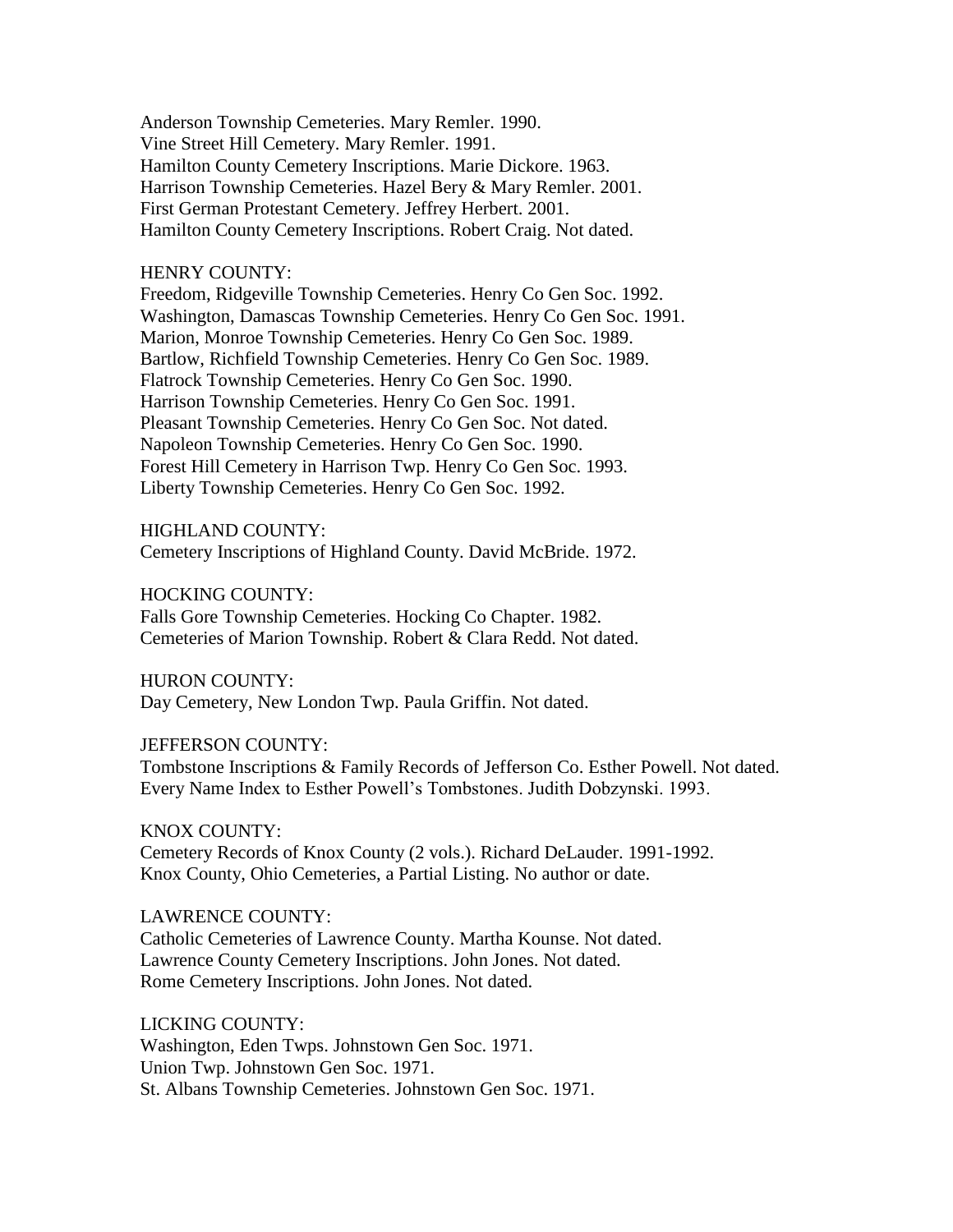Newton Township Cemeteries. Johnstown Gen Soc. 1971.. Newark Township Cemeteries. Johnstown Gen Soc. 1971.. Monroe Township Cemeteries. Johnstown Gen Soc. 1971. Mary Ann, Madison Twps. Johnstown Gen Soc. 1971. Lima Township Cemeteries. Johnstown Gen Soc. 1971. Licking Township Cemeteries. Johnstown Gen Soc. 1971. Liberty Township Cemeteries. Johnstown Gen Soc. 1971. Jersey Township Cemeteries. Johnstown Gen Soc. 1971. Hopwell Township Cemeteries. Johnstown Gen Soc. 1971. Hartford Township Cemeteries. Johnstown Gen Soc. 1971. Harrison, Etna Twps. Johnstown Gen Soc. 1971. Hanover Township Cemeteries. Johnstown Gen Soc. 1971. Granville Township Cemeteries. Johnstown Gen Soc. 1971. Fallsbury, Perry Twps. Johnstown Gen Soc. 1971. Bowling Green, Franklin Twps. Johnstown Gen Soc. 1971. Burlington Township Cemeteries. Johnstown Gen Soc. 1971. Bennington Township Cemeteries. Johnstown Gen Soc. 1971. Newark Cedar Hill, 1850-1909. Johnstown Gen Soc. 1972. Newark Cedar Hill, 1909-1940s. Johnstown Gen Soc. 1973.

## MAHONING COUNTY:

Austintown Twp Cemetery and Death Records. Joan Koch. 1996. Canfield Twp Cemetery and Death Records. Margaret Simon. 1983. Springfield Twp Cemetery and Death Records. Margaret Simon. 1995. Oak Hill Cemetery Burials (3 vols.). Mahoning Co Chapter. 1995. German Catholic Cemetery Known as Saint Joseph. Louis & Sarah Joseph. 1995.

### MARION COUNTY:

Tombstone Inscriptions of Marion County. Paul Midlam. 1985. St. Mary Cemetery, Marion, Ohio. James Boblenz. 2001.

#### MEDINA COUNTY:

The Mennonite Cemeteries of Medina County. Ford Coolman. 1971.

#### MERCER COUNTY:

Jefferson Twp Cemeteries (2 vols.). Mercer Co Chapter. 1986, 1995. Center Twp Cemeteries. Mercer Co Chapter. 1988. Gibson and Recovery Twp Cemeteries. Mercer Co Chapter. 1990. Blackcreek, Hopewell Twp Cemeteries. Mercer Co Chapter. 1990. Dublin Twp Cemeteries. Mercer Co Chapter. 1989.

### MORGAN COUNTY:

Cemeteries of Bloom-York Twp. Morgan Co Gen Soc. 1982. Cemeteries of Bristol – Meigsville Twp. Morgan Co Gen Soc. 1982. Cemeteries of Center – Manchester Twp. Morgan Co Gen Soc. 1982. Cemeteries of Deerfield – Union Twp. Morgan Co Gen Soc. 1982.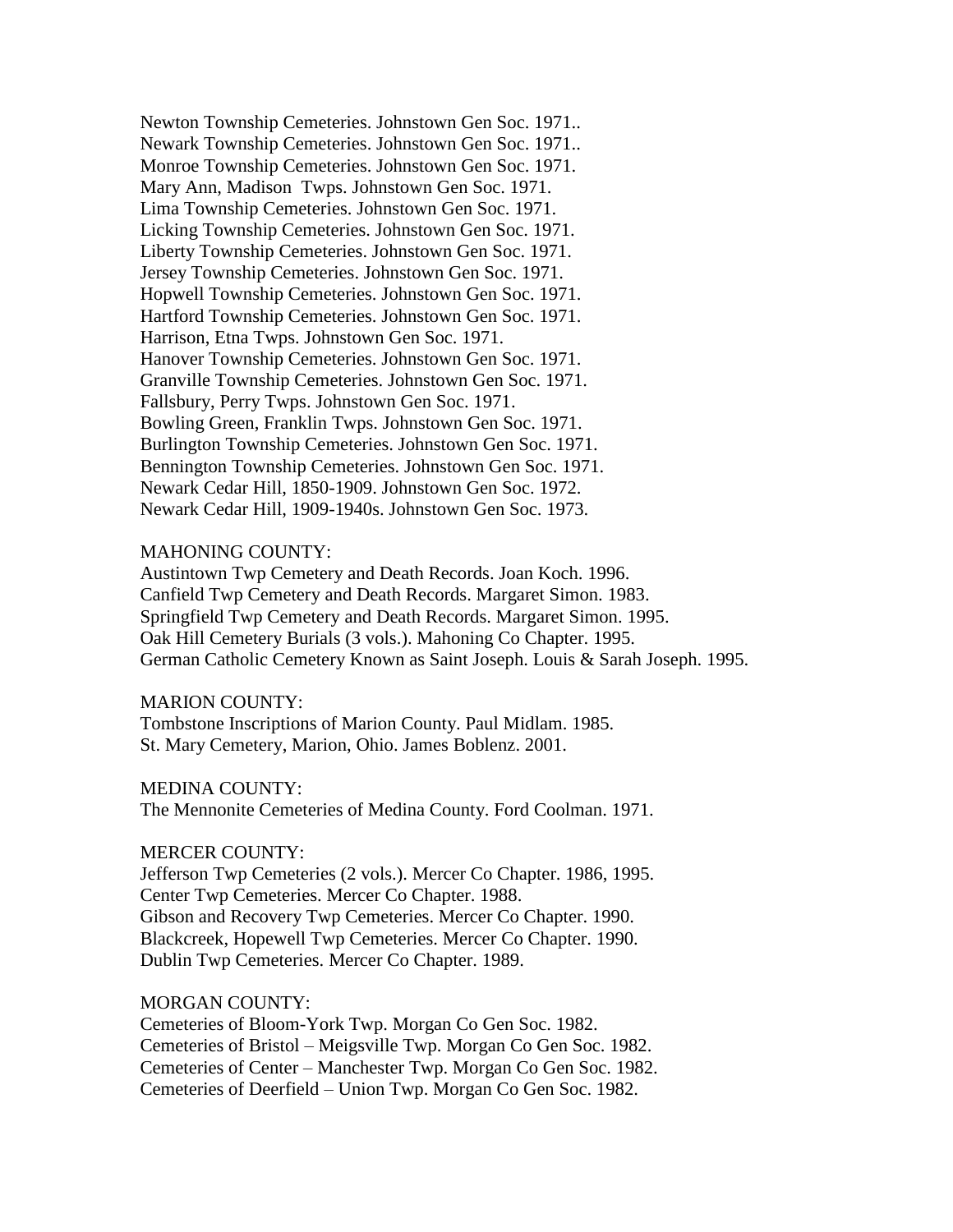Cemeteries of Homer – Marion Twp. Morgan Co Gen Soc. 1982. Cemeteries of Penn – Windsor Twp. Morgan Co Gen Soc. 1982.

MORROW COUNTY: Perry and Troy Townships. Morrow Co Gen Soc. 1986.

MUSKINGUM COUNTY:

Cemeteries of Muskingum Co Direction Guide. Teresa Klaiber. Not dated. Interment Records of Greenwood Cem., 1895-1916. 1984. Falls Twp Cemeteries. Dorothy Tunis. 1982. Cass and Jackson Twp Cemeteries. 1986. Hopewell and Licking Twp. Cemeteries. Kate McCutcheon. 1975. Newton and Springfield Twp Cemeteries. Peg Spiker. 1983. Meigs and Rich Hill Twp Cemeteries. 1981. Washington Twp Cemeteries. Muskingum Co Chapter. 1982. Blue Rock and Salt Creek Twp Cemeteries. Margaret Stainbrook. 1983.

NOBLE COUNTY: Noble County Cemeteries. Nola Eynon. 1965. Center Twp Cemeteries. Noble Co Chapter. 1987.

OTTAWA COUNTY:

Cemetery Inscriptions of Ottawa County. Ottawa Co Chapter. 1976. Portage Twp Cemeteries. Judy Johannsen. 2002.

PAULDING COUNTY:

Cemetery Inscriptions, Paulding County. Paulding Co Chapter. 1997. Paulding County Cemetery Update. Paulding Co Gen Soc. 1998.

PERRY COUNTY: Reading Twp Cemeteries. Perry Co Chapter. 1990 New Guide to Cemetery Locations in Perry Co. Perry Co Chapter. 2001.

PICKAWAY COUNTY: Cemetery Inscriptions, Pickaway County. Jean Collier. 2000.

PORTAGE COUNTY:

City of Ravenna Cemeteries (Book I of Vol. XIII). Portage Co Chapter. 1997.

PREBLE COUNTY: Preble County Cemetery Inscriptions. Anita Short & Ruth Bowers. 1969. Preble County Cemetery Inscriptions. Robert Craig. 1963.

PUTNAM COUNTY: Liberty Twp Cemeteries. Putnam Co Gen Soc. 1995. Blanchard Cemeteries. Putnam Co Gen Soc. 1995.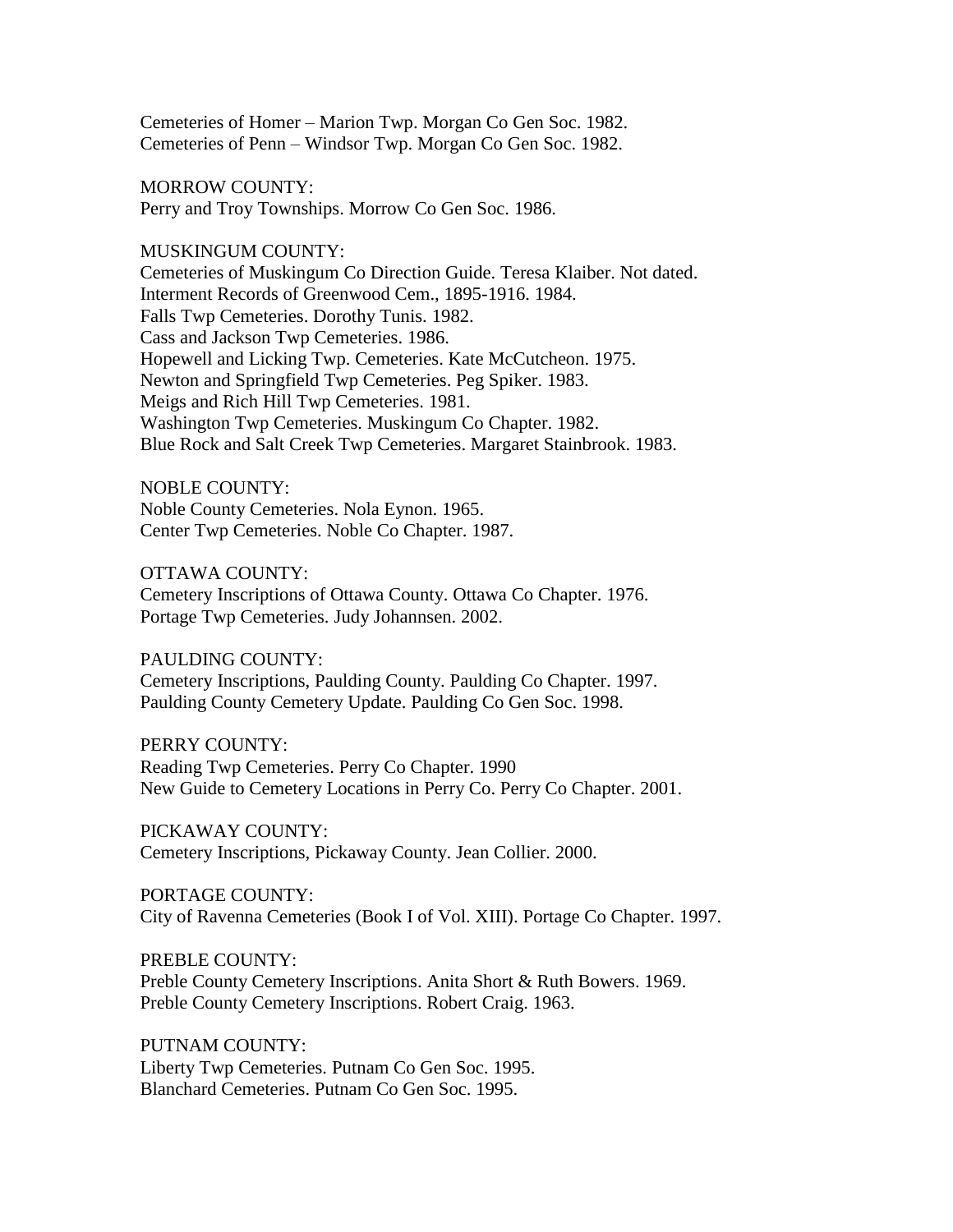Ottawa Cemeteries. Putnam Co Gen Soc. 1995. Monroe Cemeteries. Putnam Co Gen Soc. 1995. Jennings Cemeteries. Putnam Co Gen Soc. 1995. Perry Cemeteries. Putnam Co Gen Soc. 1995. Palmer Cemeteries. Putnam Co Gen Soc. 1995. Greensburg Cemeteries. Putnam Co Gen Soc. 1995. Cemeteries, Vol. 9. Putnam Co Gen Soc. 1995.

RICHLAND COUNTY:

Monroe Twp Cemeteries. Richland Co Gen Soc. 2003. Richland Co Ohio Cemetery Records. Richland Co Gen Soc. 1981.

# ROSS COUNTY:

Tombstone Inscriptions of Grandview Cemetery. Marie Clark. 1972. Gravestone Inscriptions of Ross County. Ralph Cokonogher. 1978. Greenlawn Cemetery, Chillicothe, Ohio. Ross Co Gen Soc. 1990.

SANDUSKY COUNTY: Sandusky County Cemeteries. James & Janet Sims. 1979.

SENECA COUNTY:

Supplement to Seneca Co Ohio Cemeteries. Seneca Co Chapter. Not dated.

## SUMMIT COUNTY:

Summit Co Cemetery Inscriptions, Vol. 1. Summit Co Chapter. 1979. Coventy Twp Cemetery Inscriptions (Vol. 3). Summit Co Chapter. Not dated.

# TUSCARAWAS COUNTY:

Uhrichsville, Mill Twp. Cemeteries. Tuscarawas Co Chapter. Not dated. Oxford, Rush, Washington Twp Cemeteries. Tuscarawas Co Chapter. Not dated. Lawrence, Fairfield, Warren Twp Cemeteries. Tuscarawas Co Chapter. Not dated. Knisley, City of New Philadelphia Cemeteries. Tuscarawas Co Chapter. Not dated. Sugarcreek, Wayne, Bucks, Franklin, Auburn Twp Cemeteries. Tuscarawas Co Chapter. 1981.

Goshen Twp., Evergreen Cemeteries. Tuscarawas Co Chapter. Not dated. York, Salem, Clay, Warwick Twp Cemeteries. Tuscarawas Co Chapter. 1984. Dover Twp Cemeteries. Tuscarawas Co Chapter. 1983.

# VAN WERT COUNTY:

Van Wert Co Cemetery Inscriptions, Vol. 1. Van Wert Co Chapter. 1982. Ridge, Washington, Jennings Twp Cemeteries. Van Wert Co Chapter. 1990.

## VINTON COUNTY:

Wolfe Cemetery and Chestnut Grove Cemetery. Jean Collier. 2000. Mt. Olive Cemetery, Jackson Twp. No author; no date.